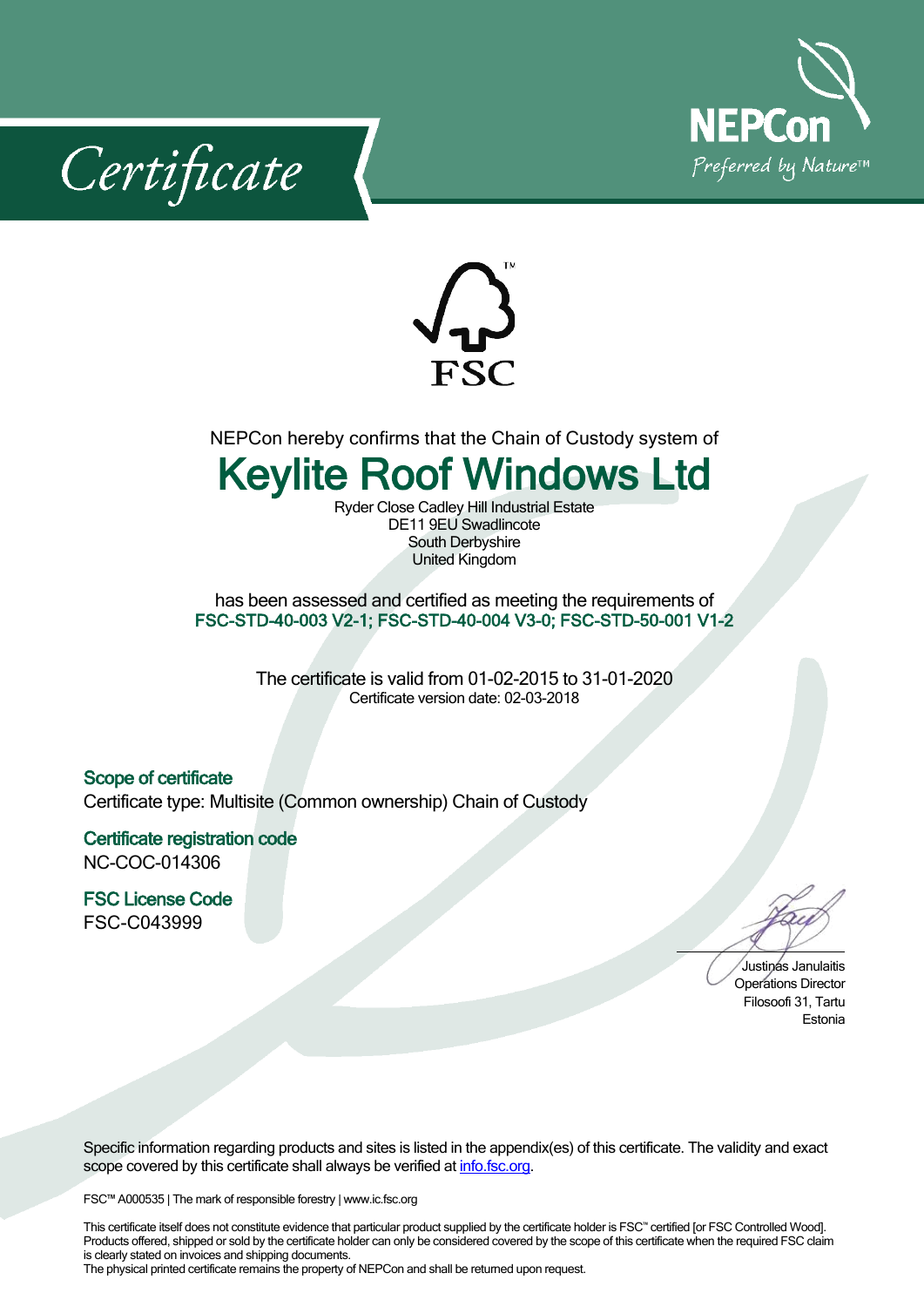

## **Annex A: Scope of Keylite Roof Windows Ltd FSC™ Chain of Custody Certificate NC-COC-014306**

| <b>Product Type</b> | Trade Name                   | <b>Output FSC Claims</b> |  |
|---------------------|------------------------------|--------------------------|--|
| W <sub>11.2</sub>   | Roof Windows                 | FSC Mix x%               |  |
| W <sub>11.2</sub>   | Keylite Roof Window Elements | FSC Mix x%               |  |
| W11.3               | Keylite Loft Ladders         | FSC Mix x%               |  |

**(The list below shows products handled by the network of Participating Sites)**

This certificate itself does not constitute evidence that particular product supplied by the certificate holder is FSC™ certified [or FSC Controlled Wood]. Products offered, shipped or sold by the certificate holder can only be considered covered by the scope of this certificate when the required FSC claim is clearly stated on invoices and shipping documents.

The physical printed certificate remains the property of NEPCon and shall be returned upon request.